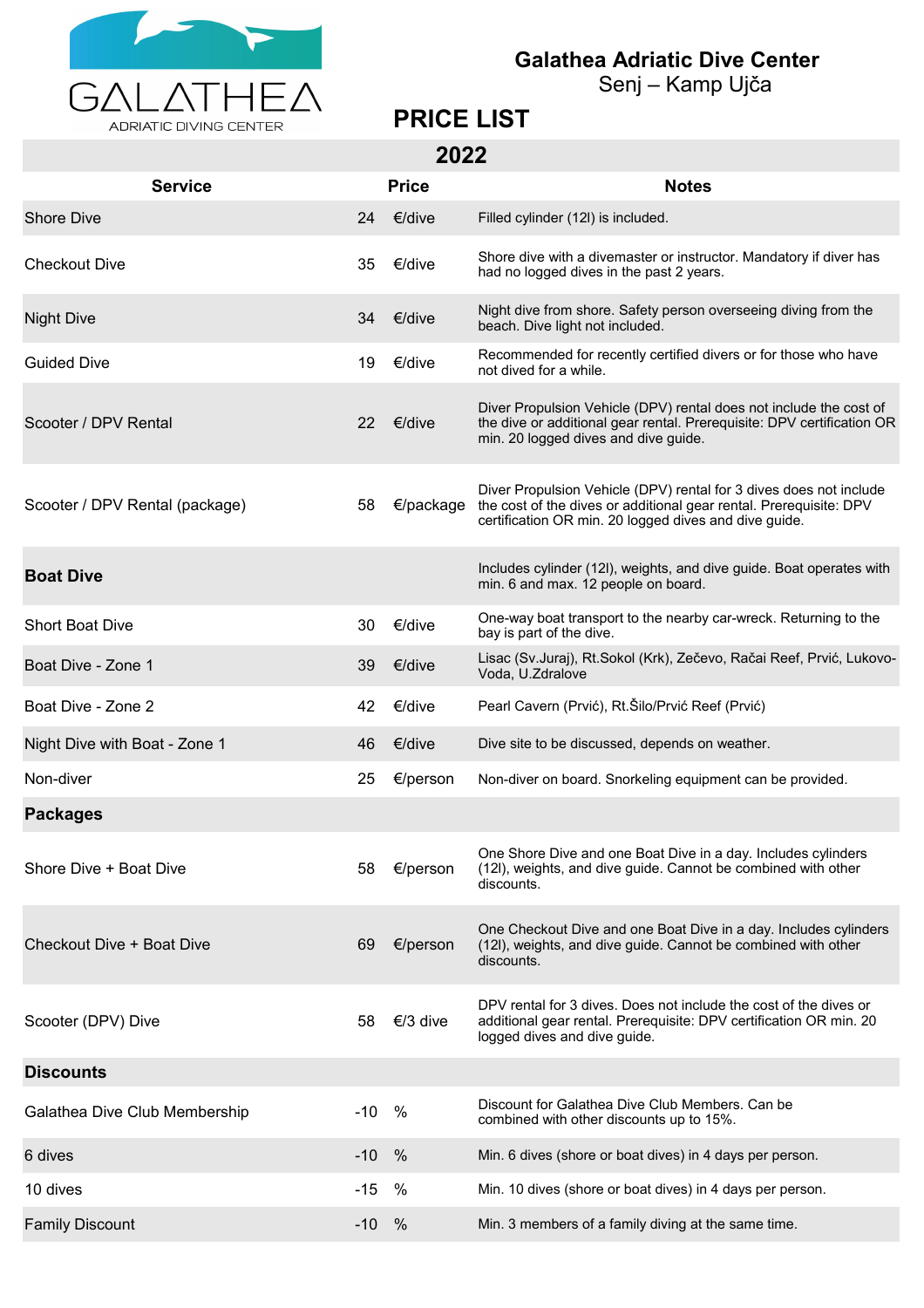| <b>Service</b>                                                     |     | <b>Price</b>        | <b>Notes</b>                                                                                                                                                                           |
|--------------------------------------------------------------------|-----|---------------------|----------------------------------------------------------------------------------------------------------------------------------------------------------------------------------------|
| <b>Additional Charges</b>                                          |     |                     |                                                                                                                                                                                        |
| 15I Cylinder                                                       | 5   | €/dive              | Extra charge for large cylinder (15I).                                                                                                                                                 |
| Double Cylinder                                                    | 7   | €/dive              | Extra charge for double cylinder (2x12l).                                                                                                                                              |
| Filling                                                            | 0,8 | €/liter             | Filling rate for private cylinders.                                                                                                                                                    |
| Nitrox Filling EAN32                                               |     | $+0,6$ $\in$ /liter | Nitrox certification required.                                                                                                                                                         |
| Nitrox Filling EAN33 to EAN40                                      |     | + 1,0 $€/$ liter    | Nitrox certification required.                                                                                                                                                         |
| Oxygen Clean Filling                                               | 2,5 | €/cylinder          |                                                                                                                                                                                        |
| <b>Equipment Rental</b>                                            |     |                     |                                                                                                                                                                                        |
| Full Dive Gear per day (*)                                         | 33  | €/day               | Full dive gear. Includes equipment marked with<br>star (*) below.                                                                                                                      |
| Full Dive Gear + Dive Computer per day (*)                         | 37  | €/day               | Full dive gear. Includes equipment marked with<br>star (*) below and the computer.                                                                                                     |
| Full Dive Gear per dive (*)                                        | 23  | €/dive              | Full dive gear. Includes equipment marked with<br>star (*) below.                                                                                                                      |
| Full Dive Gear + Dive Computer per day (*)                         | 27  | €/dive              | Full dive gear. Includes equipment marked with<br>star (*) below and the computer.                                                                                                     |
| Wetsuit *                                                          | 10  | €/day               |                                                                                                                                                                                        |
| BCD <sup>*</sup>                                                   | 10  | €/day               | <b>Buoyancy Compensator Device (BCD)</b>                                                                                                                                               |
| Regulator*                                                         | 10  | €/day               |                                                                                                                                                                                        |
| Weights *                                                          | 3   | €/day               | Weights and weightbelt                                                                                                                                                                 |
| Cylinder                                                           | 6   | €/day               | 12l or 15l                                                                                                                                                                             |
| <b>Mask and Snorkel</b>                                            | 4   | €/day               |                                                                                                                                                                                        |
| <b>Fins and Boots</b>                                              | 4   | €/day               |                                                                                                                                                                                        |
| Gloves                                                             | 3   | €/day               |                                                                                                                                                                                        |
| Hood                                                               | 3   | €/day               |                                                                                                                                                                                        |
| Compass                                                            | 3   | €/day               |                                                                                                                                                                                        |
| Dive Computer                                                      | 7   | €/day               |                                                                                                                                                                                        |
| Dive Light                                                         | 7   | €/day               |                                                                                                                                                                                        |
| Scooter (DPV)                                                      | 22  | €/dive              | Prerequisite: DPV certification.                                                                                                                                                       |
| GoPro Hero7 Black per dive                                         | 12  | €/dive              | GoPro Hero7 Black + Underwater Housing (max. 60m) +<br>accessories                                                                                                                     |
| GoPro Hero7 Black per day                                          | 16  | €/day               | GoPro Hero7 Black + Underwater Housing (max. 60m) +<br>accessories                                                                                                                     |
| Camera per dive                                                    | 12  | €/dive              | Olympus Stylus Tough Tg-6 Camera + Underwater Housing (max.<br>45m) + accessories                                                                                                      |
| Camera per day                                                     | 16  | €/day               | Olympus Stylus Tough Tg-6 Camera + Underwater Housing (max.<br>45m) + accessories                                                                                                      |
| <b>Dive Courses</b>                                                |     |                     |                                                                                                                                                                                        |
| PADI Open Water Diver (3 students)                                 | 390 | €/person            | Includes lectures, gear rental, logbook, cylinder fillings, confined<br>water dives (4), open water dives (4). Minimum 3 people. Does not<br>include certification and study material. |
| PADI Open Water Diver (2 students)                                 | 420 | €/person            | Includes lectures, gear rental, logbook, cylinder fillings, confined<br>water dives (4), open water dives (4). Minimum 2 people. Does not<br>include certification and study material. |
| PADI Open Water Diver (1 student)                                  |     | 450 €/person        | Includes lectures, gear rental, logbook, cylinder fillings, confined<br>water dives (4), open water dives (4) for one person. Does not<br>include certification and study material.    |
| PADI OW study material and certification<br><b>E-learning Lite</b> | 60  | €/person            | E-learning study material and international dive certification (c-<br>card).                                                                                                           |
| PADI OW study material and certification<br>E-learning Touch       | 100 | €/person            | Interactive e-learning study material and international dive<br>certification (c-card).                                                                                                |